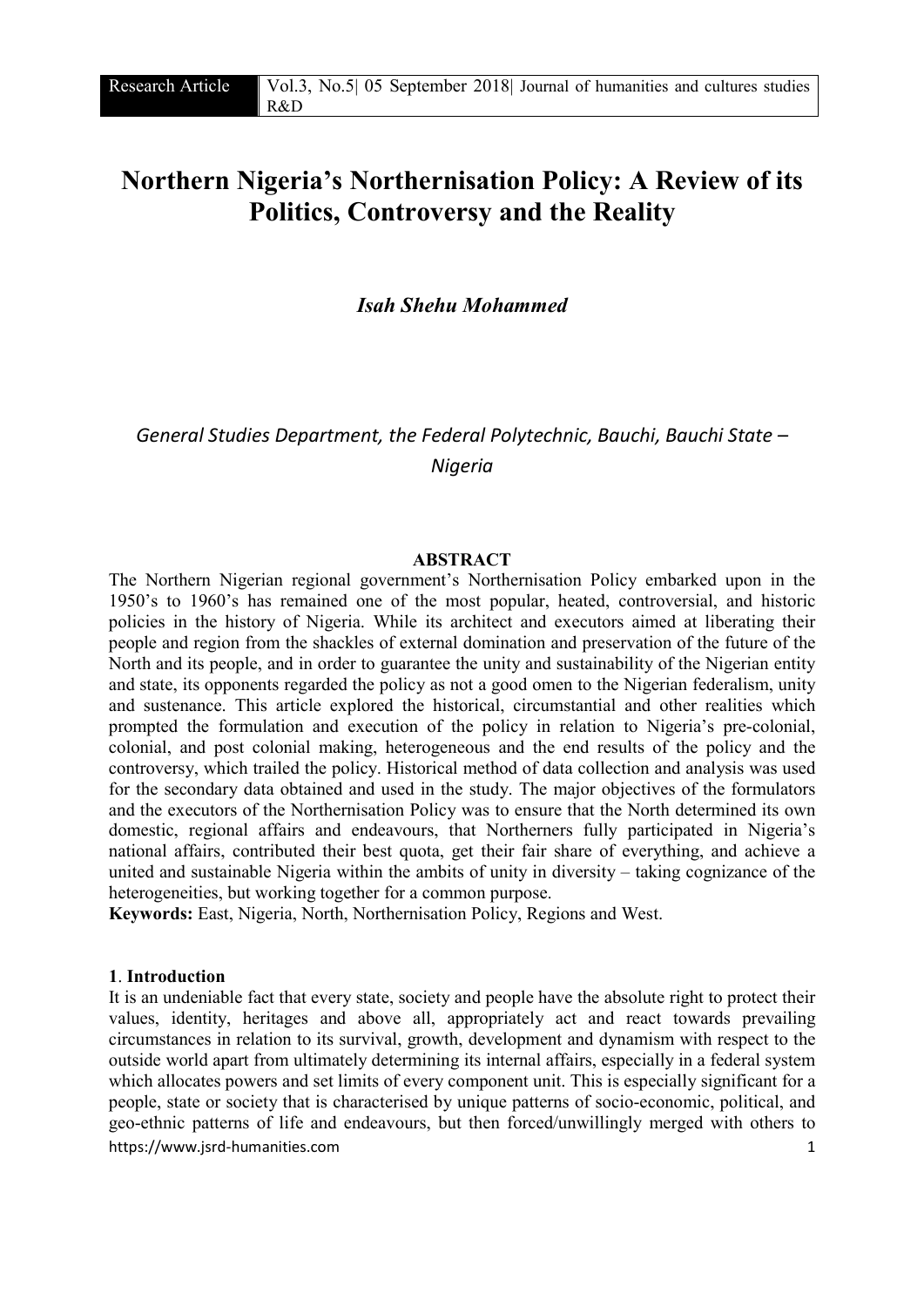form one political entity not in the interest of the merged, but solely in the interest of an external and superior force.

This was exactly the situation that Northern Nigeria found itself in relation to the British colonial conquest, occupation and subsequent rule. The North was found with its complete, contented and unique way of life that was distinct from those of the others (East and West), but were amalgamated to become one single entity for interest, of some others, not of those amalgamated. Therefore, the North, having been forced into the union could not at the detriment of its survival, abandon its peoples, socio-economic, geo-political, ethno-religious and other good and ancient values, heritages and civilisation in the name of new unity, in which every part came with its own identity, values and seeking to not only protect, but also promote same. Northerners had to protect their regional interests with respect to politics, economy, morality with both self and situational identity, as well as its various geo-political and ethno-religious interests, even though that may not be popular with the others who also had and protected their interest first, before giving any regard to the other components of the new union. Similarly, it is, it from the other respective parts/regions of Nigeria, protect their interest with respect to the preservations of their values. This was exactly the situation in which the Northern region of Nigeria found itself in the amalgamated Nigeria, and especially in relation to its Northernisation Policy of the 1950's and 1960's.

The Igbos, who were worst hit by the Northern Nigerian Northernisation Policy under the leadership of its Premier, Alhaji, Sir Ahmadu Bello (Sardaunan Sokoto), and others had their fundamental rights to work, movement, social justice and ownership of properties, whether movable or immovable in any part of Nigeria. That, however, had to be considered from many angles (legal, situational, real, moral, etc.), and above all the realities obtainable in the other component regions regarding the same issues, which was undeniably clear that those targeted by the Northernisation Policy had not only dominated the Northern regional public and private affairs, but also did not allow anyone (outsiders) into their own regional affairs, particularly their public services. Further to that, there was already an outcry by some against the others in their region against domination (Taribo, 2014:49-50; Ojo, 2016). Owing to that, the Northerners had to act and react in such a way that their past would not be completely destroyed, their future would not be deterred and their people forsaken in the name of making one Nigeria and its unity, for the future and destiny of the North and the Northerners lies in their hands. Those issues actually determined the geo-regional, political and other relations of the regions making up the Nigerian entity and later the state – each trying to protect, preserve and promote its interest, for that is the only guarantee to a sustained Nigeria – unity in diversity with the protection of both regional and national interests. Indeed, no part would sit and watch while its interests were either threatened or overridden by others. It is only such are observed, especially in heterogeneous states like Nigeria, that a true and sustained nation could evolve, grow and develop as noted by Morganthau (1973) that: "*Any segment of the population, which feels itself permanently deprived of its right and full participation in the life of the nation will tend to have lower morale, to be less 'patriotic' than those who do not suffer from such disabilities*".

Many Nigerians, especially the Igbos, out of fear, uncertainty, anxiety and hatred, saw the Northernisation policy of the former Northern Nigerian Regional Government as a deliberate policy not only targeted at the Non-Northerners, particularly the Igbos, but also the Caliphate's continuation of Jihad and March to the Sea; others hated its chief Architect, Sir Ahmadu Bello (Sardauna of Sokoto), Premier, Northern Region from October, 1954-January, 1966; others, particularly the Northerners who had over the years before and after independence witnessed the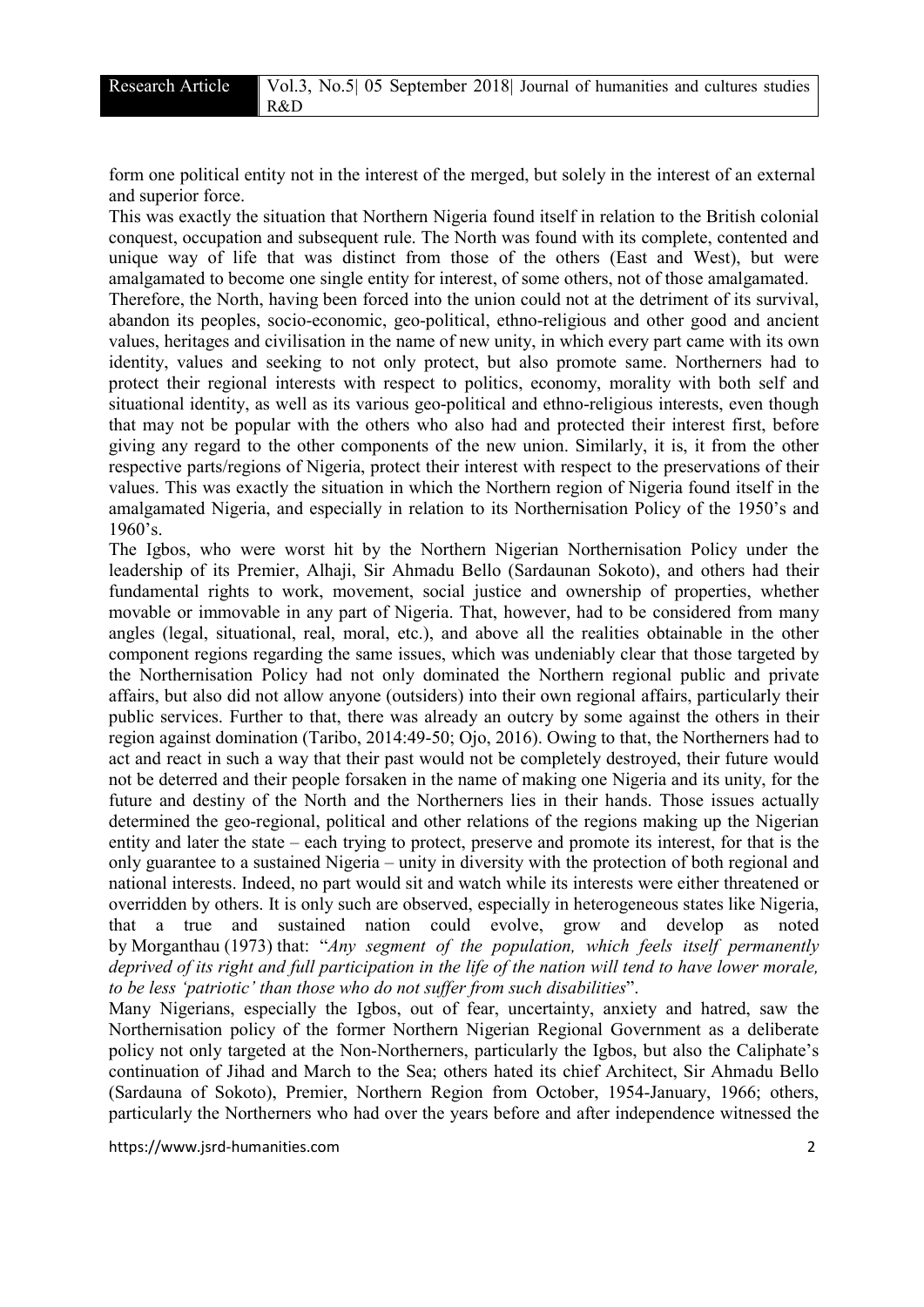dominance of Europeans and non-Northerners in the various fields of endeavours in the Northern Region, such as the Public Service, trade, skilled and technical jobs, etc., liked and praised the policy, for it liberated them from the shackles of external dominance from both Europeans and non-Northerners in a federal/constitutional set up where each region had greater powers to determine its own affairs. True to its objectives, Northerners, had greatly benefitted from the Northernisation Policy as it helped them, determine their domestic regional affairs, many attained not only higher levels, but the peak of their respective careers and professions in the public service of both the Northern Region and Nigeria, and in the strive, as obtainable with the other regions to have its fair share of what Nigerians call '*cake*', whether regional or national.

### 2. The Making of Nigerian Entity/State

Nigeria, which was formed as a single entity on January 1, 1914, was in actual sense a colonial making and an imposition of the various peoples that made it up, neither were the consent of the various peoples and areas sought, nor were they involved in the formation/amalgamating process, and thus the descriptions as historical accident, etc., although the various peoples were perhaps not then in the true picture of what the British meant and intended, they did not resist the union (Mohammed, 2018:1-4). With the political, constitutional and geographical developments, adjustments and the enactment of constitutions, no genuine effort or policy was formally made to ensure the true unity of the regions into one until the enactment of the Richards Constitution in 1946 (Elaigwu & Garba, in Chakrabarti & Srivastava, 2015:83), and then the federal constitution in 1954, which Auwal and Ndaliman (2014) described as '*a child of necessity'*, and not just a colonial imposition, because it was the only means of sustaining the union. With that, Nigeria became the largest federation in Africa (Dickovick, 2014), and began another phase of struggle and rivalry among the regions, in addition to their bids for respective regional developments. That was complimented by the nature of the constitutional distribution of powers, which allocated more and strategic powers under residual list to the regions, including resource control and relative autonomy on several items. The search for a feasible system of government to Nigeria has from then on continued, but more emphasis on the federal system - regions and provinces, states and local governments, weak centre and strong regions, and strong centre and weak states *(Anderson, 2016; Eze, 2016).*

3. The Challenges of Amalgamation, and Imposition/Practice of Federalism in Nigeria Varying ethno-religious, regional identities and competition have generally characterised the Nigerian state from the onset of its inception, and therefore with the three regions in the amalgamated Nigeria, there has been the challenge of sustaining its unity amidst preservation and promotion of these identities as well as the rivalry to surpass the others. More so, these ethno-religious, regional identities have become the determining factors in the political-economy of the Nigerian state (Okereke 2013 in Mojúbàolú Olúfúnké Okome; Falola & Heaton, 2008; United Nations Common Country Analysis Report, UN/CCA, 2016).

From the make-up of the Nigerian entity in January, 1914, the amalgamation reflected a tripod arrangement – three regions and three dominant ethnic groups, which hitherto, had little or none in common, but for the Islamic religious affinity and trade between the North and Yorubas in the West Nigeria (see also Oyadiran & Toyin, 2015). With regards to the East, there hardly existed any relation, especially with the North. Since the involuntary amalgamation of 1914, the three main areas (North and South), which were further broken into three in 1939 to become Northern, Eastern and Western Protectorates of Nigeria, each of the three dominant ethnic groups/regions were suspicious and fearful of one another for so many reasons – historical and religious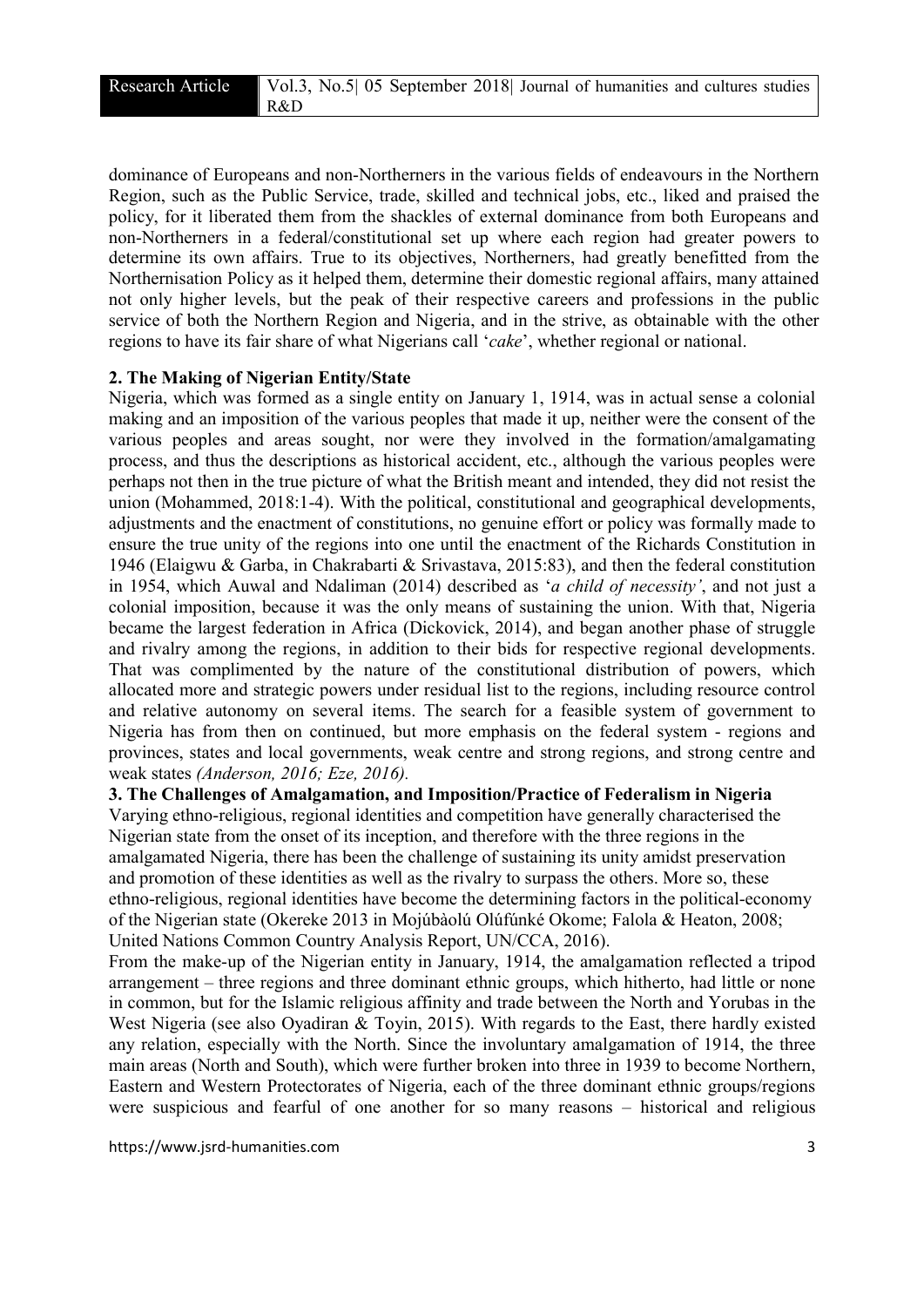differences, uncertainty of the union, relative scour-political organisations and settings, educational and economic imbalances, cultural differences and barriers, differential administrations by the colonial masters for the North and South, and the various political, but conflicting trends up to the constitutional enactment of federal system in October, 1954 (Oyadiran and Toyin, 2015; Anyanwu, 2010; Albert in Amuwo, Suberu, Agbaje & Herault, 1998:50).

There are challenges of fairness and or balance in terms of appointments, recruitments and distribution of social amenities and national, resources despite the replacement of the quota system with the current federal character principle (Adamolekun, Erero & Oshionebo, 1991; Oyadiran & Toyin, 2015). These problems revolve around, nepotism, inability to fill up the due and or allocated vacancies, corruption, educational gaps, non-compliance to the federal character principle, etc.

With the institutionalisation of the federal system of government since October, 1954, the regions began a gradual competition among themselves, especially that it was a federation with weak centre and strong regional governments with strategic and residual powers over internal revenue, resource control and public service. Although there were different levels of development, especially with the North a little behind the two others, there was competition between the regions to ensure non marginalisation and preponderance in government (Oyadiran & Toyin, 2015; Anthony, 2010). The competition was also much taken to the centre. Since the 1959 Federal elections, the central government began to have a significant importance to the regions, especially that Chief Awolowo and Zik moved from their respective regions to the centre, but could not win the elections to warrant their parties control the majority and establish a government. The NPC, a Northern Nigerian dominant political party, however, got the majority seats, which enabled it to form a government, but of course, a in coalition with the NCNC of Zik. Despite the invitation extended by Tafawa Balewa to Awolowo to join and form a coalition government, Awolowo declined and rather, remained the federal opposition leader and invariably had to wait for the next general election (1965). Awolowo's decline to join the coalition government gave the North and East a relatively upper hand in the central government, and partly fueled the Awolowo/Akintola feud, for the latter realised the negative effects of not joining the coalition government, while his political mentor insisted on non- cooperation with the Northern dominant party, the NPC on political control of the centre. That increased the tendency for competition for while the Western region lost many things, the North and the East established and consolidated their relative powers at the centre. However, by 1964, Chief Akintola had already broken with Awolowo and established a new political party, which entered into alliance with the Northern NPC and established government at the centre after the 1964 federal elections. Chief Akintola was motivated by many factors to part way with Chief Awolowo, establish his new party and enter into alliance with the North. One of such was his realisation that in such a rivalled situation among the three regions, the West would eventually lose if it remained conservative and insisted on non-cooperation with other parties, particularly the NPC, being the majority party (see also Ojo, 2016; Mohammed, 2018:110-114; Dudley, 1968:219-222).

Even when the self rule was granted to the regions in 1957 and 1959, inability to make definite arrangements for the country's continued existence as one with heterogeneities, were not properly articulated and drawn, thus, the continued crisis, and reconciliation in the federalism. The major issue, however, in the Nigerian federalism revolves around accommodation and management of the diverse interest, areas, resources, hopes and aspirations of the Nigerian people (Kalu, 2016).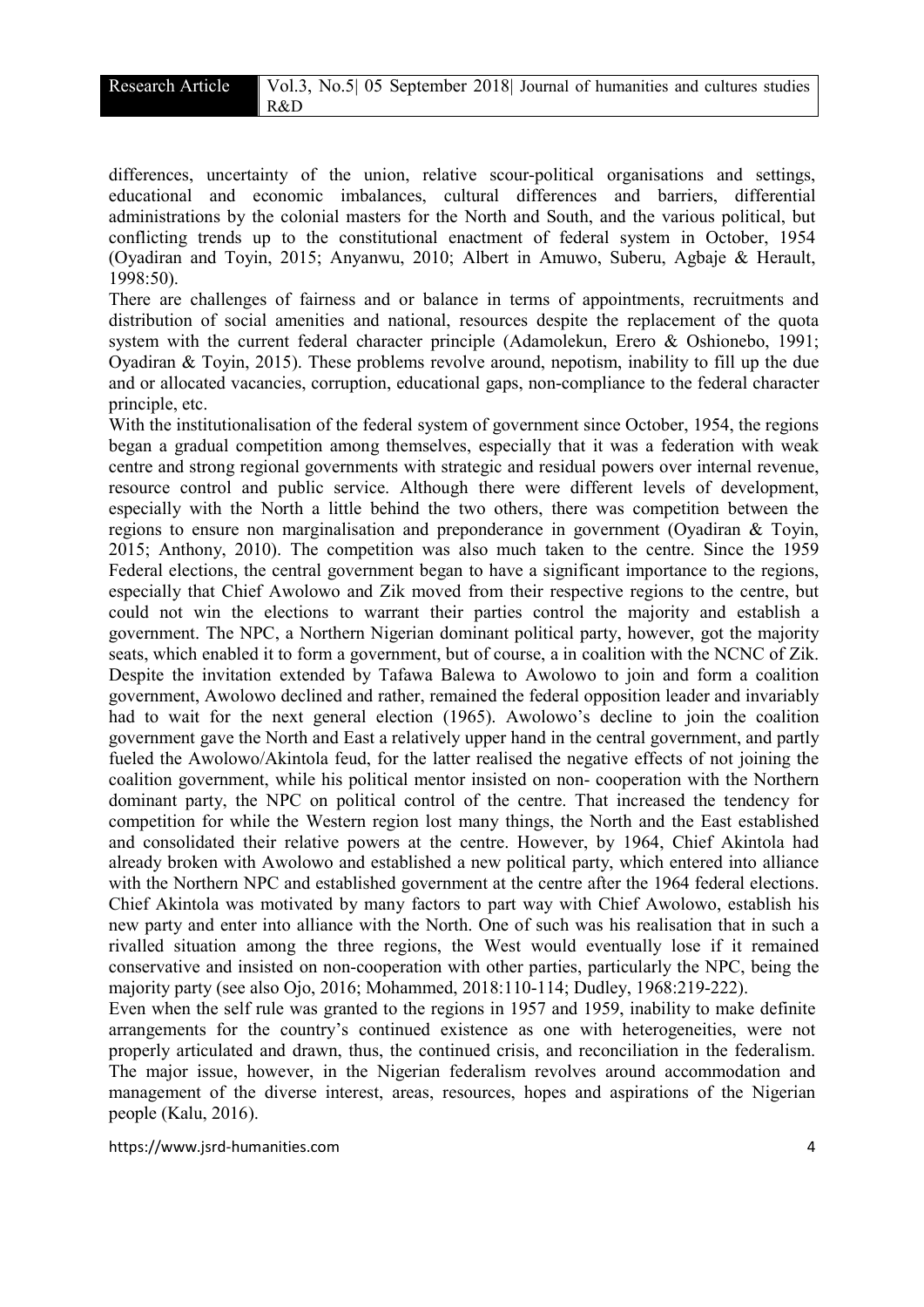## 4. Nigeria's Three Major Ethnic Groups/Regions

The geo-political and ethnic composition of Nigeria from the onset reflects a tripod arrangement characterised and dominated by the three major ethnic groups in the three respective regions (Oyadiran & Toyin, 2015).

#### *4.1 The North*

The North covers more than half of Nigeria's land area. It has since the 1914 amalgamation remained the largest single political region/unit in not only Nigeria, but the whole of Africa, until its break-up to 6 states in July, 1967 by the regime of General Yakubu Gowon. The former Northern Region of Nigeria had its own regional Constitution, Coat of Arms which consisted: quartered shield with a goat, a bull, maize and corn leaves on it;, its centre had an upright/vertical bar which symbolised effective communication; and a shield held by a camel and a horse; a sword and a book which rested on a cushion of cotton and groundnut leaves (widely produced in the North); with the Motto of *Work and Worship.* The North is now composed of 19 out of the 36 states of the Nigerian federation as: Sokoto, Kebbi, Zamfara, Niger, Bauchi, Taraba, Benue, Plateau, Borno, Kaduna, Yobe, Jigawa, Kano, Kogi, Katsina, Kwara, Gombe, Nassarawa and Adamawa. The North is the most heterogeneous among all the three regions, for apart from the Hausa/Fulani majority, there hundreds of ethnic minority groups, with Islam, Christianity and traditional religions. Islam came through the Sahara first, and then, Christianity from the Sea together with colonialism, but the people originally had their traditional religions.

#### *4.2 The East and Western Regions*

The East and Western regions of Nigeria, which were together known as the Protectorate of the South of the Niger and its merger with the Lagos colony in 1906 remained one, until in 1939 when the British colonial government separated them into the Eastern and Western Protectorates of Nigeria. The East was large number the Igbos as the majority ethnic group, but with dozens of minority ethnic groups. The Igbo/East was a stateless and an acephalous society before the advent of colonialism. The European missionaries, alongside colonial domination brought Christianity to the East. With the 1967 states creation, the region was restructured into states, and currently, the former region contained eleven states put altogether (including the former Mid West created in 1963). The East is ethnic and linguistically multitudinous and heterogeneous, and had no significant historical contact with the North before the colonial conquest and the subsequent amalgamation of the areas to form the Nigerian entity. They had two regional Premiers (Dr Azikwe [1954-1959] and Sir Michael Okpara [1959-1966]).

The former Western region has a predominant population of the Yoruba ethnic group. The Yorubas are mainly homogeneous, but for the minor differences among them as they speak the same language. The West had some historical notes of contacts in trade and religious aspects with the North even before the Dan Fodio Jihad of 1804 (Fafunwa, 1991; Adekoya, 2016; Elugbaju, 2016). The Jihad further linked and strengthened the ties with the parts of Yoruba land, such as Ilorin, etc. It was, however, not the Jihad that relayed Islam to the Yoruba land, for there was the Islamic religion in the West prior to the Jihad in even far places as Lagos, while Islam itself, was preceded by the ancient traditional religion of the people. It was colonialism that brought the religion of Christianity in the West. They had two regional premiers (Chief Awolowo [1954-1959] and Chief Samuel Akintola [1959-1966]). The Region now has six states, all of which are predominantly Yorubas, being a homogeneous region.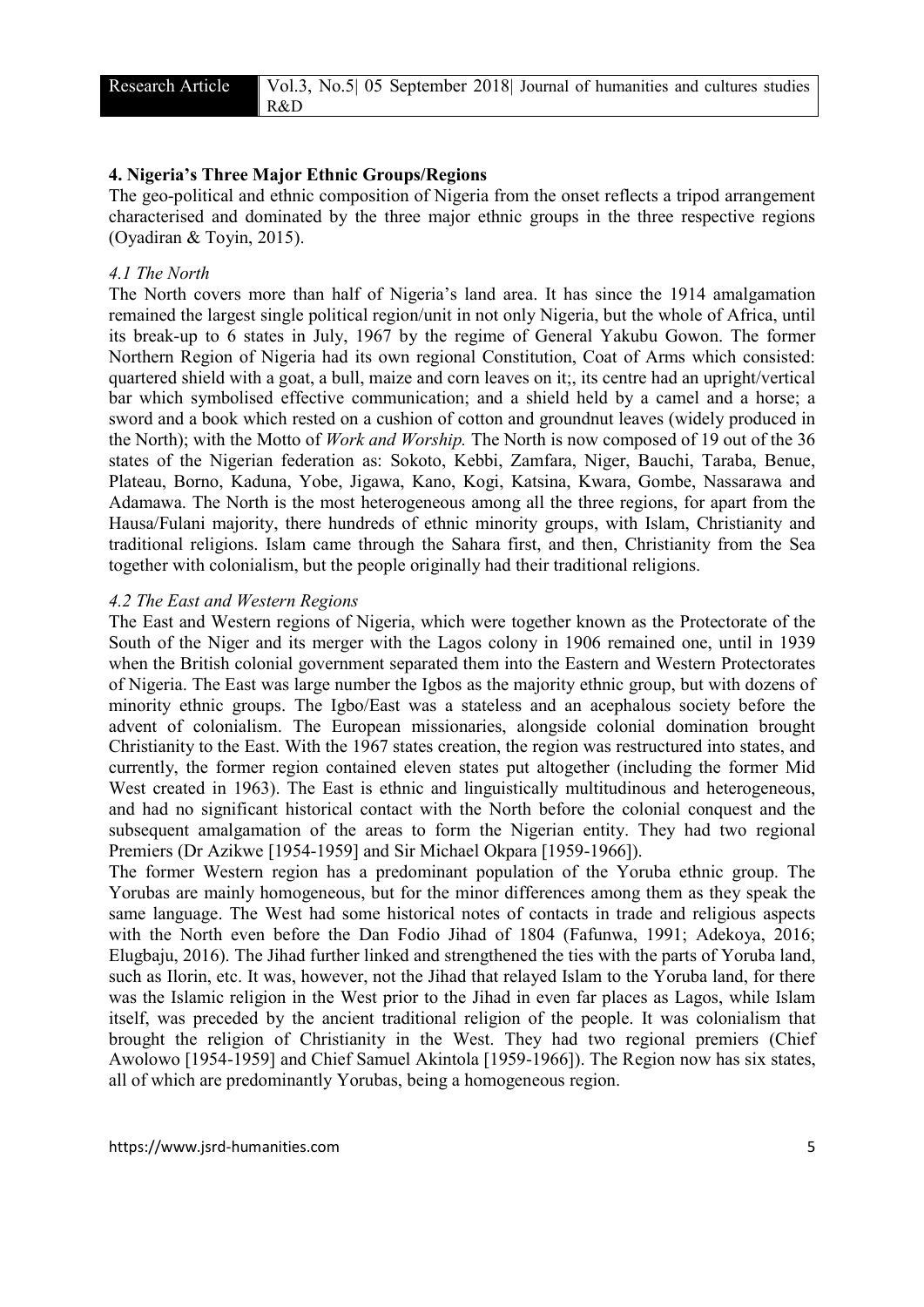It is without any doubt that the Igbos have been industrious and mainly successful, especially in commercial and industrial endeavours as noted by Ekew-Ekwe (cited in Heerten & Moses, 2014) that:

> The Igbo were one of the very few constituent nations in what was Nigeria, again prior to 29 May 1966, who understood, fully, the immense liberatory possibilities… and the interlocking challenges of the vast reconstructionary work required for state and societal transformation in the aftermath of foreign occupation. The Igbo had the most robust economy in the country in their east regional homeland. Not only did they supply the country with its leading writers, artists and scholars, they also supplied the country's top universities with vicechancellors and leading professors and scientists. They supplied the country with its first indigenous university (the prestigious university at Nsukka), with its leading and most spirited pan-Africanists and its top diplomats. They supplied the country's high leading schools with head teachers and administrators, supplied the country with leading business people and supplied the country with an educated, top-rated professional officers-corps for its military and police forces. In addition, they supplied the country with its leading sportspersons, essentially and effectively worked the country's rail, postal, telegraphic, power, shipping and aviation services to quality standards not seen since in Nigeria…And they were surely aware of the vicissitudes engendered by this historic age, precisely because the Igbo nation played the vanguard role in the freeing of Nigeria from Britain, beginning from the mid-1930s.

Taribo (2014:49-50) also observed the same concern against the Igbo in the then Eastern Region particularly Port-Harcourt and added that:

> The Igbo settler community constituted the largest population in the municipality. They were preponderant in the league of landlords, entrepreneurs, public servants, teachers, proprietors of schools, bankers, petty traders, artisans, hawkers, labourers and exporters using the Port-Harcourt harbour. They monopolised the municipal council as well as the organs of sports and recreational activities... when therefore Ironsi substituted a unitary system for federalism, the jubilant Ibos rightly conjectured that the development had effectively buried the issue of state creation and thereby automatically ensured the permanency of lordship over Port-Harcourt and the larger minority heritage in Eastern Nigeria. This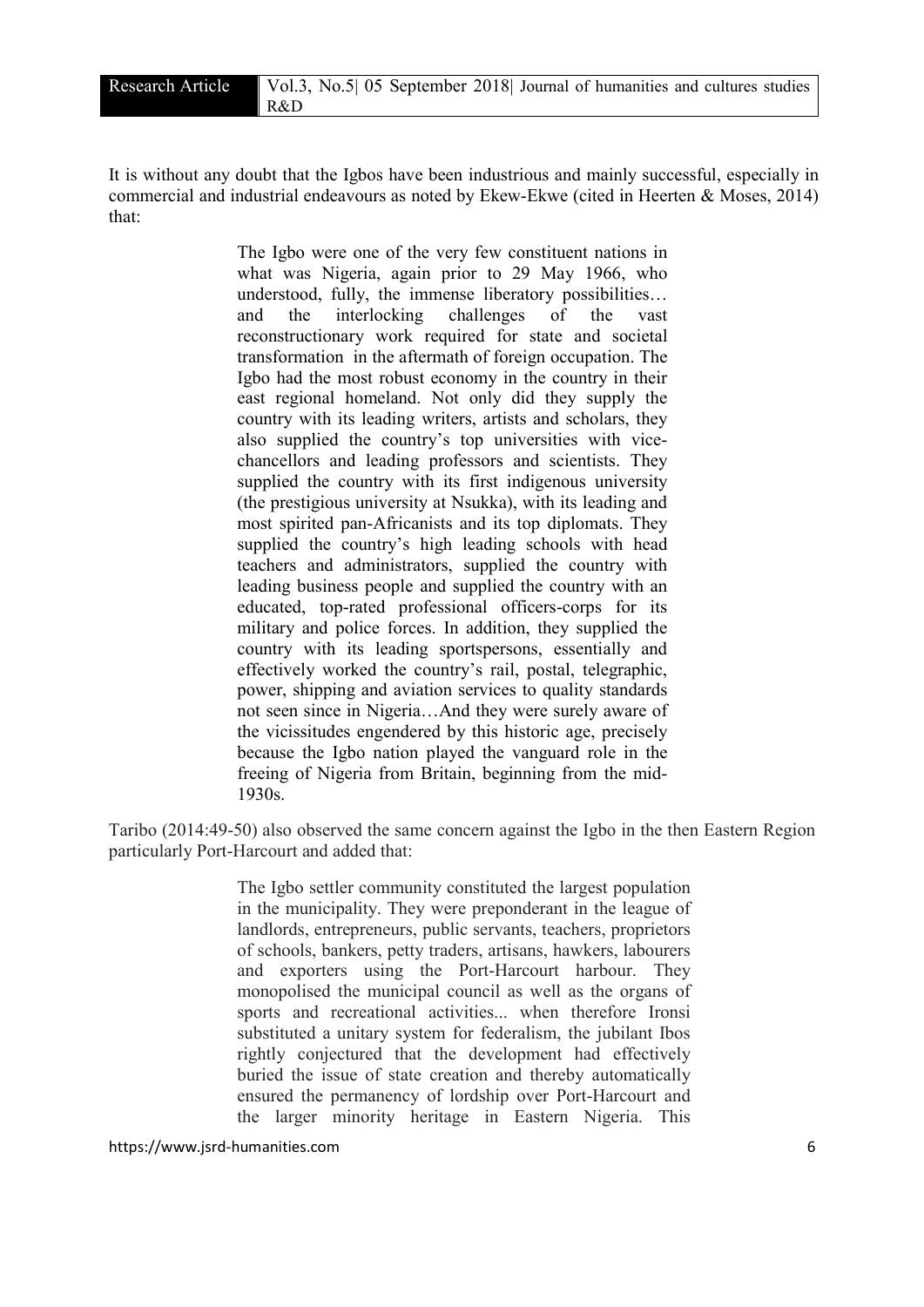conviction was reinforced by consciousness of relative advantage in demographic homogeneity, population superiority, educational advancement and economic ascendency all of which they boastfully flaunted with irritating impudence. The minorities in the region fathomed the baneful implications of Ironsi's blunder and prayerfully hoped for the moment pof solution... It came through Gowon's master stroke in brinkmanship involving him and Ojukwu.

### 5. Unity in the Nigerian State

Taribo (2014:37-38) has vivid described the relative conception of what Nigerian unity means to the three tripod ethno-regional groups as:

> To the Hausa/Fulani-Moslem northerners in particular, who demurred all along to throw in their lot with the southerners, it meant "Unity in Diversity" by which the union of the existing regions, operating under a confederal canopy, would be preserved and protected so that each component could develop at its own phase, with cooperative assistance where necessary from the rich to the less rich, while safeguarding its primodial values and preferences.

> To the Yorubas who loved their culture, language and homeland with xenophobic passion, unity meant peaceful cohabitation and meritorious development of each ethnic group or section through the operation of fiscal, political and administrative federalism.

> To the minorities who endured oppression, neglect and marginalisation in the scheme of governance, unity symbolised collaboration and cut-throat rivalry among the three majors into which they were conscripted as pawns to play the second fiddle in boosting the national population and image.

> The Ibo comprehension and interpretation of unity was as more practical and nationalistic as it proved self-serving and utopian. Being habitually industrious, resourceful, gregarious and thrifty, but squeezed by accident into an over populated enclave, the Ibo regarded Nigeria as one market without ethnic, sectional and commercial barriers. They made a home of anywhere they settled, getting assimilated, especially language-wise, into the local society, while also preserving their cultural values and participating zealously in the activities of their tribal unions. They established businesses, practiced their professions and invested the proceeds in the building of shelters and estates that could outclass the ones they might have had in their ancestral towns and villages... To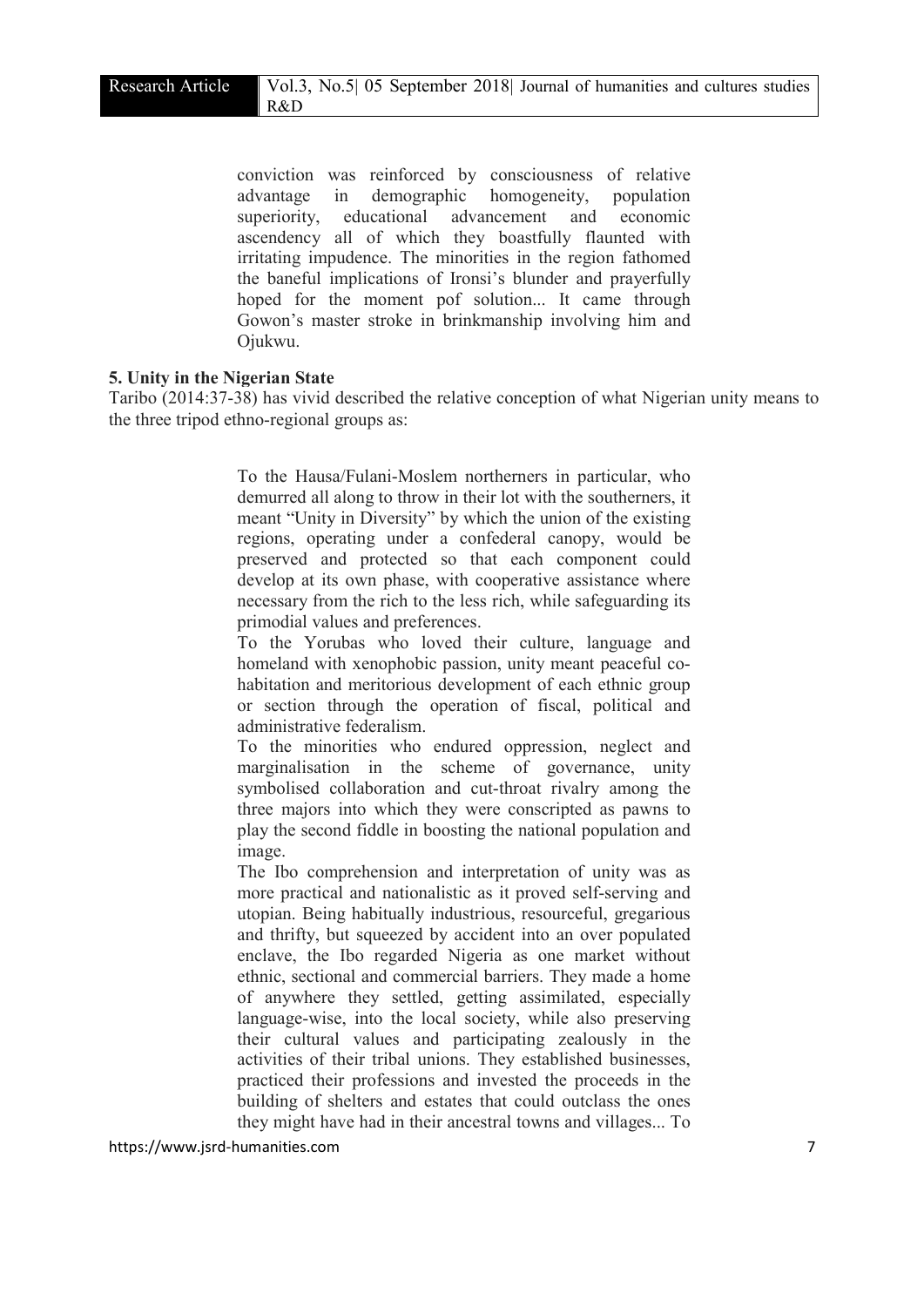such a people, "unity" meant a unified (unitary) administration of the nation devoid of regional or sectional boundaries so that every Nigerian would live, work, prosper and perform civic responsibilities in any location of settlement as a bona fide citizen.

#### 6. The Chief Architect, Sir Ahmadu Bello, Premier, Northern Nigeria 1954-1966

At the centre of the controversy about the Northernisation Policy is Sir Ahmadu Bello. He was the Northern Regional Premier (1954-1966), and as noted by Peel (1988), Ahmadu Bello was the most powerful politician of Nigeria's first republic, and indeed, he remains the most singly powerful Nigerian politician ever in its history. Unlike his Eastern and the Western region counterparts (Zik and Awolowo), throughout his political career, Sardauna neither ever wished to nor made any attempt to move to the centre (federal government), but wished to and remained in the North, which he defended with everything, including his soul to fix it on a united front and sustainable foundation, and to him go all the credits in respect of whatever Northern Nigeria and Northerners may have achieved and or attained. His commitment to the North's self and situational identities in relation to its background before the advent of colonialism, the challenges of colonial amalgamation and united Nigeria, and fully conscious of the multi religious heritages, civilisations, political economic development of his home region, made him passionate to strategically fix the region so as to ensure united and sustained Nigeria in a balanced federal/regional arrangement.

He was variously described, eulogised and praised by many - *"the embodiment of the soul of the North and all that it stood for"* (Mainasara, 1982:9); (Ojukwu, 1989:160) noted that he was:

> ... a man who roused the sleeping giant of the north from its centuries-old slumber and within the short span of six years placed it in a dominant position in Nigeria. He laid the foundations of the northern pre-eminence in Nigeria that has lasted until today and which threatens to into a future without limit… As a leader, he was superb and very successful. As a Nigerian leader we all wished he led us all, directed us all and inspired us all. His legacy was, however, a legacy of competition, a legacy of dialogue into which the north entered from a position of strength. Sir Ahmadu Bello was in every sense a giant. He perceived northern Nigeria as his domain and proceeded by sheer force of character to pull up that section of Nigeria from its bootstraps. He took over the leadership of the region when it was weak and disadvantaged. When he left the scene after a short spell of time, the north had become the bully which everyone feared. He was a great leader to his people.

"*The Sardauna was most concerned that the "North was lagging behind in education, commerce and many other areas of human endeavour. He took it as a personal challenge that must be tackled with utmost fervency*" (Madighi (2012:184).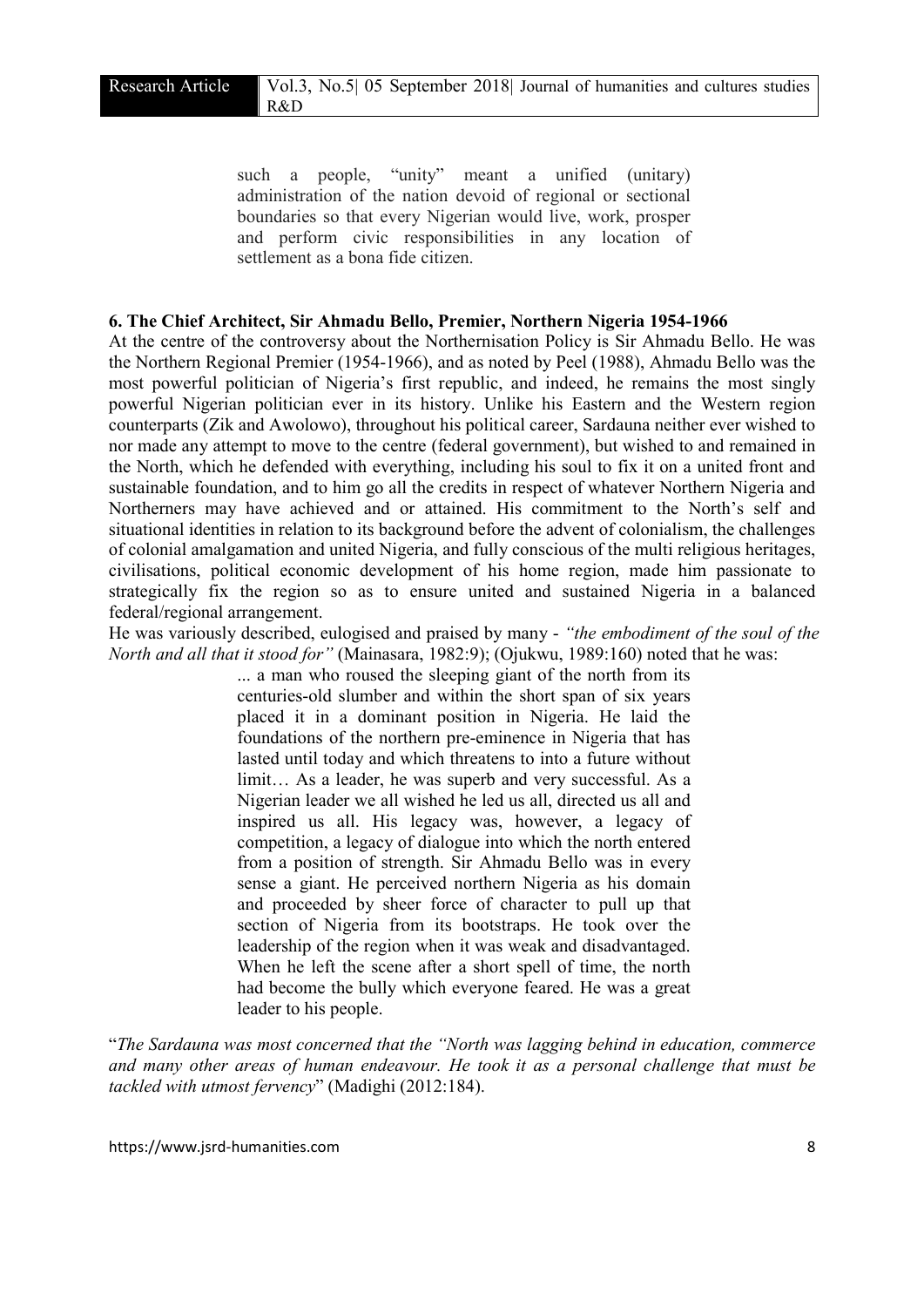On the other hand, many see him as too parochial to the North, feudalist, arrogant and blunt, vain, dictator, magnanimous impulse, a magnet for sycophants, and to others, he was Jihadist who wanted to continue the earlier March to the sea disrupted by the British, etc. (Muffet, 1982:2-4; Peel, 1988; ).

# 7. The Northern Region Dilemma before the Northernisation Policy

It is no doubt that the state of affairs regarding the public service at both regional and central level was poor in the North. Dudley (1968:219) has lamented that by 1958, shortly before the independence, there were only 311 Northerners in higher levels of the public service (237 Executive and Higher Technical officers, 5 at the top of the service, and only 69 in the administrative and professional cadre).

By 1964, at the Nigeria Ports Authority (NPA) where there were 21 key offices, all of them were held by the Igbos, in addition another 73 of the 104 total senior positions; the Igbos were similarly, the predominant tribe in the Federal Public Service, including the key posts, beside their domination of the private sectors of the economy; in the foreign service, the Igbos alone held 9 ambassadorial posts, and then, the other three regions combined, shared the other 9 posts; at the Nigerian Railway Corporation (NRC), Igbo was the Chairman, with a total staff of 431 out of which 270 were all Igbos (see also Oyadiran & Toyin, 2015).

It was similarly noted by Oyadiran and Toyin (2015) that while the Northern Nigerian politicians were striving to ensure representation of the North in the Federal Civil Service at the centre, the Igbos/East and the Yorubas/West were already in competition to for the consolidation in such and at the same time, accusations were levelled against the Igbos of incursion into the Western regional economic affairs with suspicion and fears of preponderance (see also Dudley, 1966).

Suffice to say that Achebe (2012:75-78), who faulted the Northernisation Policy acknowledged the Igbo dominance everywhere, providing his figures that less than 3,000 Igbos were found in the Northern region by 1921, but this geometrically rose to 12,000 and 130, 000 by the years 1931 and 1952 (see also Samuel, 2007:257-262; Kurfi, 2004:98).

With the later arrival of Western education, the consequent wide gap between the North and South, there was not a single Secondary School in the whole of the Northern Protectorate of the Niger up to the year of amalgamation (1914), but Secondary Schools were established even prior to the amalgamation and their number in the South had reached by that year (1914). Similarly, between 1949 and 1953, the Central Scholarship Award Programme distributed 909 scholarships, but the entire Northern region over the six year period got only 55 slots, while the East and West got 333 and 521 slots, respectively (Mohammed, 2018:108-110; Fafunwa, 1991:110; Paden, 1986:253).

The situation had become so pathetic, embarrassing, disturbing in the North and required immediate action as recollected by Clark (1991:201) that:

> District Officers were torn: they looked at the post offices, railway stations and workshops, the clerical service, public works yards and commercial stores, hospitals and professional men's offices, buying stations and garages, the increasingly important Kano airport and subsidiary airfields, all full of southern workers and many of them using no northern employees at all; they understood the boiling frustration of their northern charges who blamed discrimination and corruption for the humiliation so many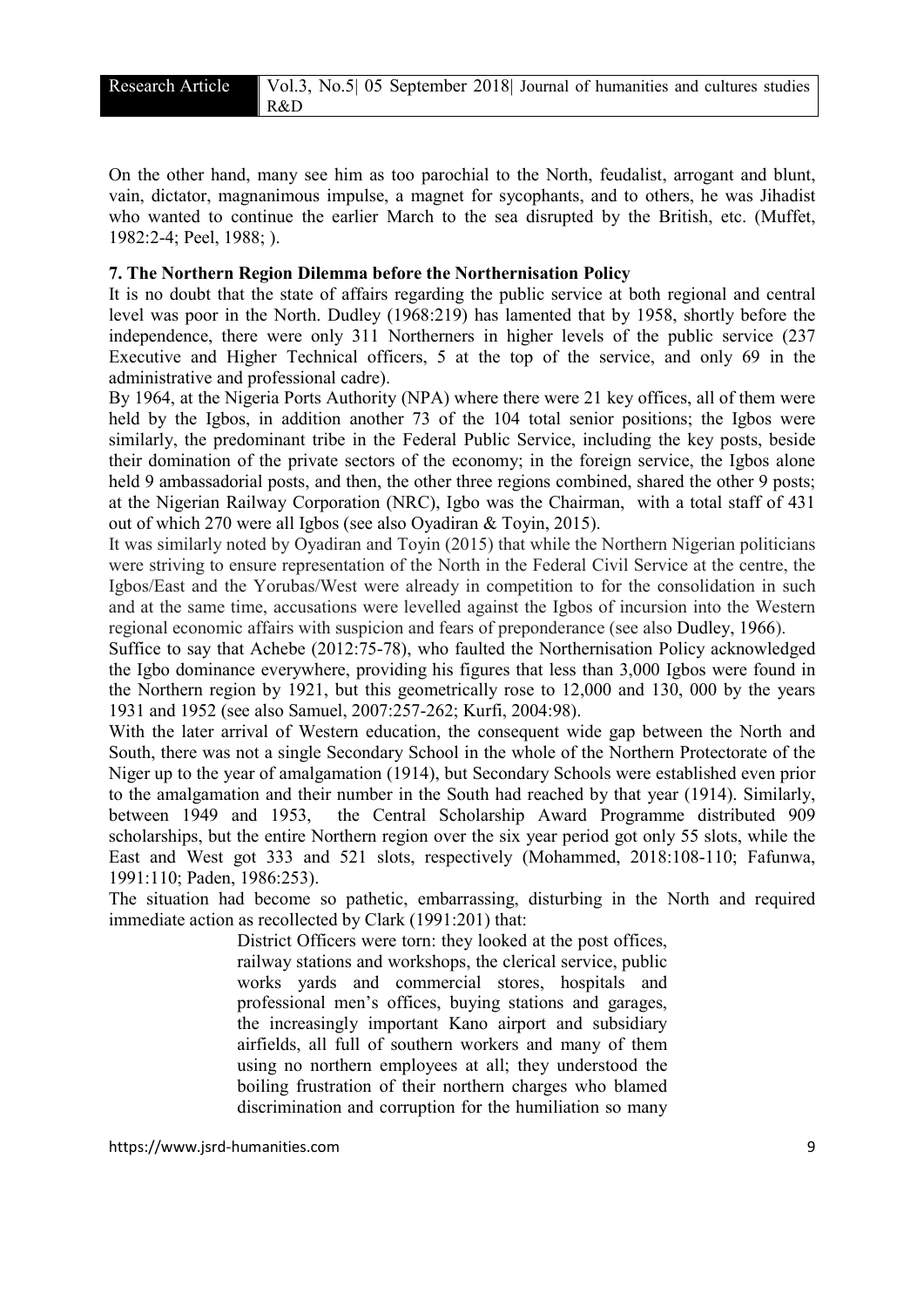had experienced in all these places; yet they also knew and had affection for so many southerners, particularly the old ones, who were irreplaceably keystones in the north's administrative and economic fabric. What would a theoretical central agency do to restore the balances, fairly, that they and their government superiors and predecessors had for half a century lacked the tools to recover? The agony was greater because so few factions in the north believed that anyone in the south, in Lagos, or London, understood the extent of their feelings.

Similarly, the Report of the House of Representatives Laws of Federation of Nigeria (FN, 1957:728) laments that:

> There are Europeans, but, undoubtedly, it is the Southerners who have the power in the North. They have control over the railway stations; of the post offices; of Government Hospitals; of canteens; the minority employed in the Kaduna Secretariat and in the Public Works Department are all Southerners; in all different departments of the Government it is the Southerners who have the power.

Although Northerners had lesser Western educational qualifications, their experience in the precolonial northern system of rule and the colonial/NA administration had greatly helped them in holding offices at the regional and central levels of government during the pre and Northernisation era (Akinwale, 2014). As the situation reached its climax in the North it became evidently clear as noted by Clark (1991:201) that:

> The one thing upon which all northern ministers were now inflexibly determined was that there should be no new employment of southerners in the northern provinces, whether by regional government of by native authorities; clearly it will take time for 'northernisation' policy to be formulated and for a northern public service commission to implement it, giving priority for permanent employment to northerners, and then expartriates, or other West Africans (none of whom would settle in and pose a colonist's threat to the country), and only in the last and inescapable resort to southern Nigerians, who must be on terminable contract.

The Premier, Sir Ahmadu Bello (cited in Paden, 1986:255) gave the summary of the policy as: To Northernise the Northern Region Public Service as soon as possible; to ensure for the Northerners a reasonable proportion of posts in the Federal Public Service; to secure for the Northerners a reasonable proportion of posts in all Statutory Corporations; to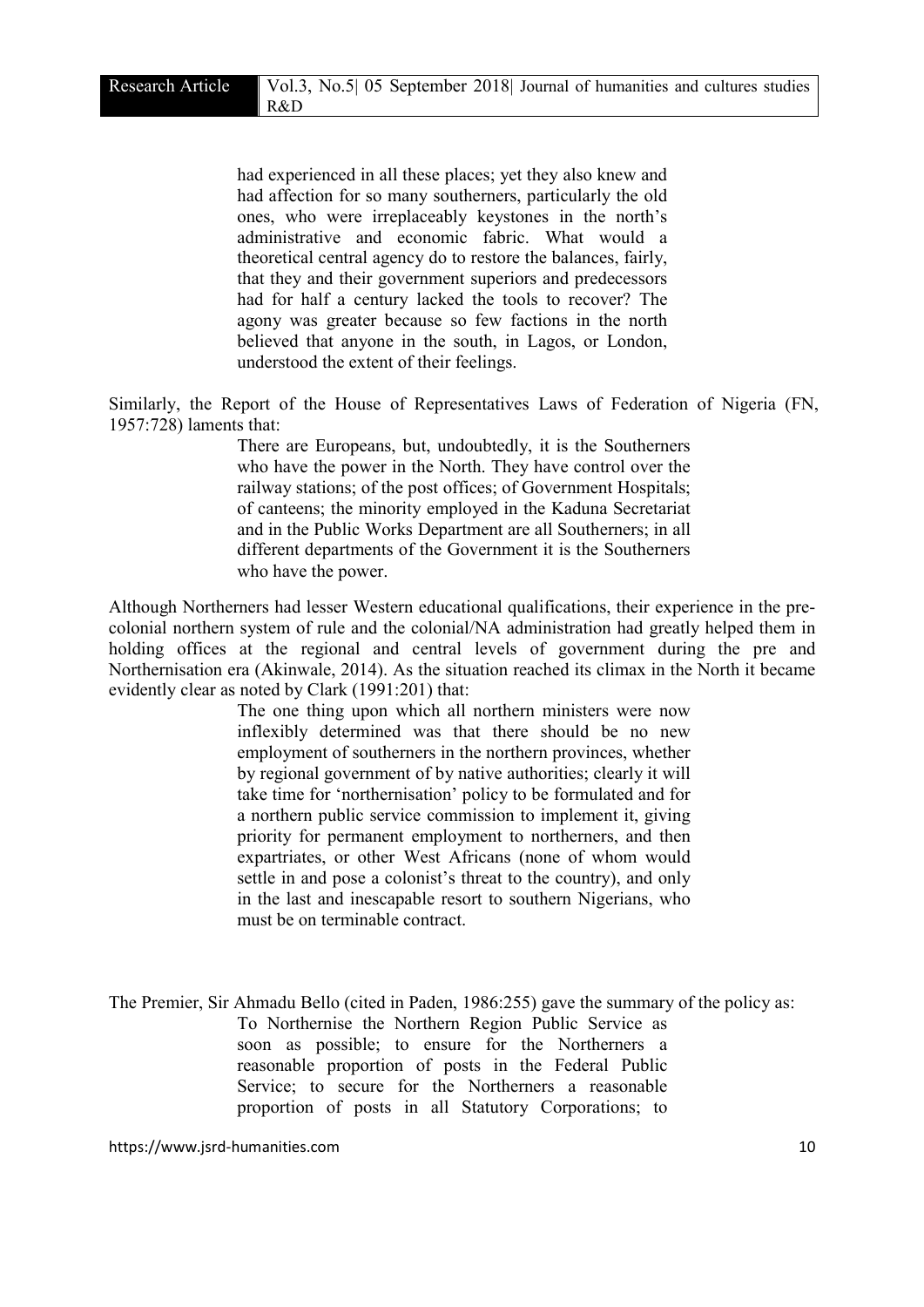increase the number of Northerners in commercial, industrial, banking and trading concerns in the region; to expand as necessary the educational, training and scholarship schemes of the Region in order to provide the qualified personnel required for the Northernisation Policy. This policy is carried out by all the available machinery of the Regional Government, e.g. Ministers, Civil Servants, Native Authorities and so on. The Northernisation Implementation Committee has been set up specifically to implement the Government Policy of Northernisation.

As the objectives of the policy began to manifest practically in the Northern Regional Public Service, the Premier informed the region that:

> ... When I and my colleagues in 1952 first assumed ministerial responsibilities, there were 1,633 Northerners in the junior posts of the Public Service and 25 Northerners in the senior posts. What is the position today? 2, 356 Northerners in the senior posts. This is an increase of 48 percent Northerners in the junior posts; and 148 percent Northerners in the senior posts.

#### *7.1 Internal and External Opposition and Resistance to the Northernisation Policy*

The enactment of the Northernisation Policy by the Northern Regional Government in the 1950's and 60's had earned it resentment , opposition, cricitism and dislike from both within (opposition political parties, indiduals) and outside, especially by the Eastern Regional Government with the Igbo tribesmen, who were worst hit by the policy, because of their prominence and domination of every sector in the North – Public Service, commercial and productive investment, technical and skilled jobs, and petty tradings (Akpala, 1971; Anikpo, 1979; Ojukwu & Onifade, 2010; Michael, 2013; Shagari, 2001:89). Lenshie & Akipu (2014) termed it the Northernisation Policy as planned and to ensure that "*nothing was good for the north which is not Muslim dominated*". This was despite the fact the Sardauna and the Northern Regional Government did not isolate, segregate or favour any single religion, section or tribe within the North in the programme as admitted by (Okoya, 2013:27  $\&$  28). The matter was worsened by the reluctance of many of those Igbo tribesmen to adequate train the Northerners in the jobs, but only left most of them as mere shop boys on loose apprenticeships. In such dislike and unpopularity of the policy among the Igbos, Achebe (2012:77) alleged that the Policy was schemed to:

> Get the achievers out and replace them with less qualified individuals from the desired ethnic background so as to gain access to the resources of the state. This bizarre government strategy transformed the federal civil service, corporations, and universities into centres of ethnic bigotry and petty squabbles.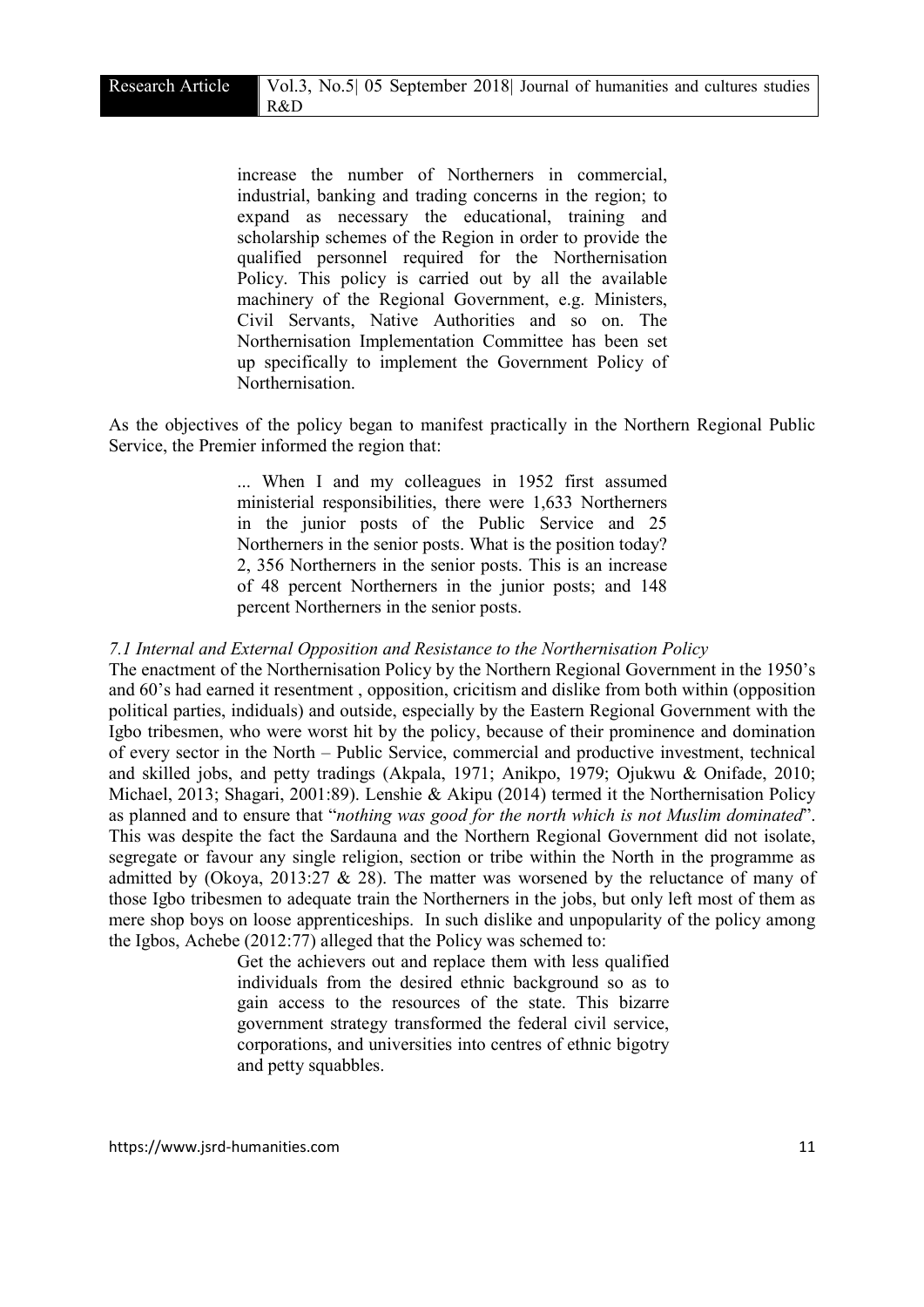Additionally, he dismissed the policy as the Northern and Western Regional Governments and politicians '*ploy*' to liberate their people, which "... *resulted in government supervised persecutions, terminations, and dismissals of Nigerian citizens based on their ethnicity"* against the Igbo's dynamism, industry and hard work. Towards the end of the first republic, northernisation was accelerated and many Igbos returned or lost their jobs and returned to the east under duress and had lost substantial portion of their hegemony in the public service because of both the Northernisation Policy, which replaced them with Northerners and the Sardauna/Akintola Nigerian National Alliance (NNA) in 1964, which also checked the Igbo dominance at the Central Government, because of more inclusion of the Westerners and Northerners in the Centre Government (Kirk-Greene, 1993:304-305; Diamond, 1966; Albert in Amuwo, Suberu, Agbaje & Herault, 1998:50-63). The Premier, Ahmadu Bello pursued the Northernisation Policy, and when once cautioned about it, he insisted it would be over his grave, and it was, indeed, over his grave as the post January, 1966 coup literatures and circumstances have shown (Mohammed, 2018:105-118; Paden, 1986:397; Ademoyega, 1981:43, 82-83).

While the Southerners were decrying and faulting the Northernisation Policy, there was hardly any single employee (Northerner) in the western and Eastern regional public services, despite the fact that they had dominated every sector in the North (Lenshie & Akipu, 2014). This was further complicated by the fact the not all, but many of the Southerners, especially in those days not only viewed, but also treated Northerners with resentment, contempt and or despise (see Ajayi, 2009:149-178; Braji, 2014:152-182; Madighi, 2012:139-143; Olomojobi, 2013:151; Ojukwu, 1989:179; Clark, 1991:203; Muffet, 1982: 10-12; Richard, 1987:133-136). It is also a general notion among the Igbos, and typical of how the major ethnic groups despise, resent or see one another, that the Hausa/Fulani have a "*wary religion*" and the Yoruba held back by their "*traditional hierarchies*" (Achebe, 2012:74).

Despite, however, the fact that decades have gone since the assassination of its Chief Architect, Sir Ahmadu Bello and the institutionalisation of strong federal and weak states federalism in Nigeria, there are still loopholes in the balance appointments, distribution of resources and dominance of one tribe, section, region or state in the public service and other spheres of the Nigerian state. For example, by 2003, Northern Nigeria, which had more states, local governments and larger population has only about 10 percent of the total number of engineers in Nigeria, 8 percent of the Nigerian banks executives; 15 percent of the total number of Professors; less than 2 percent of insurance practitioners; about 25 percent of the total lawyers (Adamu as cited in Oyadiran & Toyin, 2015). Despite the improvements witnessed after, with the inception federal character, there are still imbalances which are more tilted towards one region against the others (see Oyadiran & Toyin, 2015; Adamolekun, Erero & Oshionebo, 1991; New Nigerian, January 12, 1999, pp. 13; Weekly Trust, January 19, 1999, pp. 12).

It was not only the Northern Region that was carrying out such a policy to flush out others in order to achieve full inclusion and participation of its people in their affairs, but all the other regions were each doing same at the respective levels (Ojo, 2016; Thisday, November 13, 1999, pp. 18-19; Kirk-Greene, 1993:261-262). For example, the Western Regional Government had in 1964 lamented the Igbo dominance in the national and the other regions' affairs, and was prompted to release a white paper (1964:4 as cited in Ojo, 2016) which read:

> The Federal Republic is, in a sense, a Commonwealth. Its resources must be accessible to all its citizens, regardless of creed, clan or tribe. It is a matter for regret that there are among leaders of a certain part of the federation...who do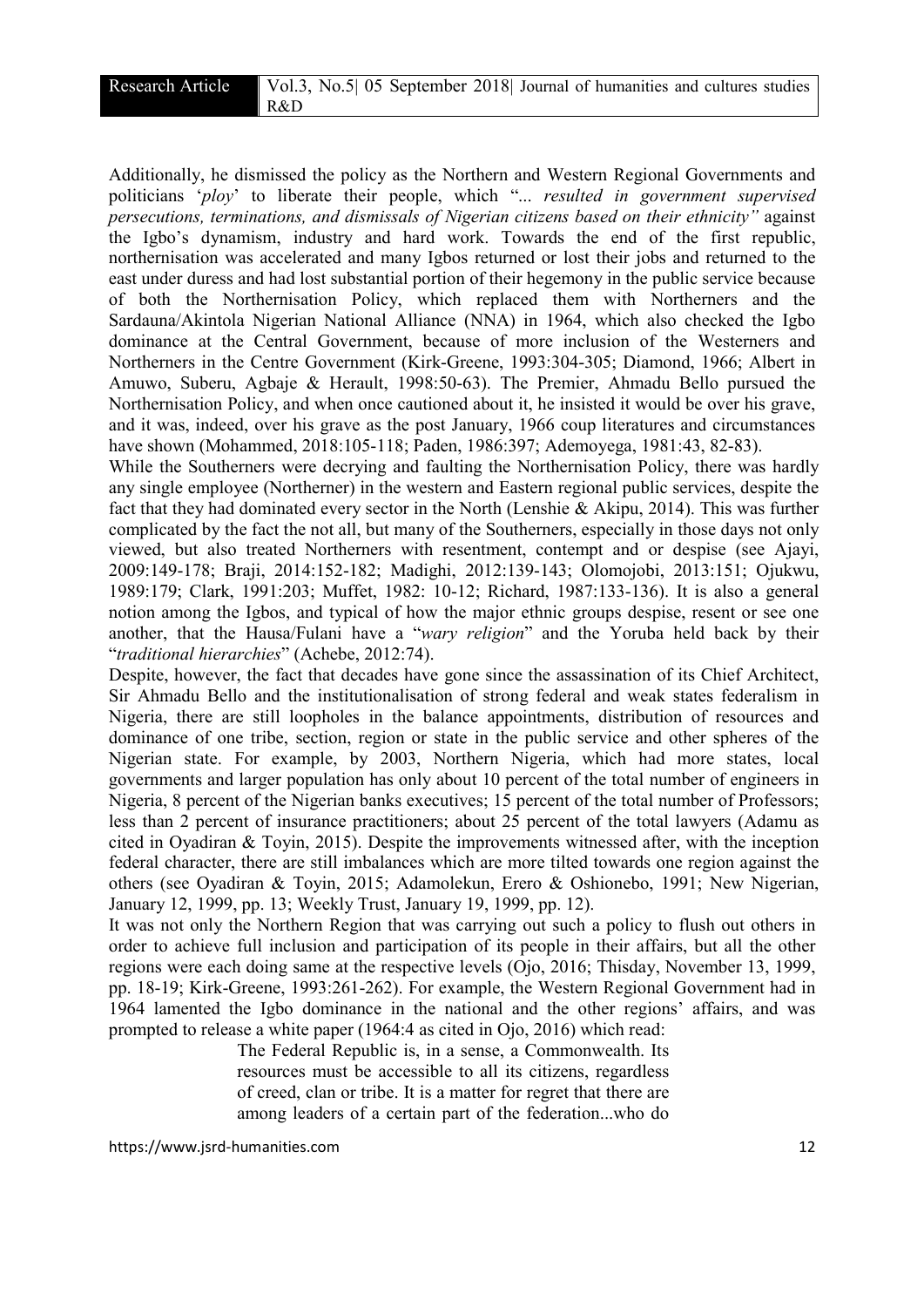not share this view, and who appear to regard the Federal Government as a limited liability company of which only their kith and kin should be sole shareholders.

The Igbos are mainly forced out of the South East by several factors, including a shortage of land, which often results in conflicts among communities, families, villages and clans. This factor (shortage of land) has fuelled their dispersal to every part of Nigeria and beyond, and also the search for material well being (Nwaezeigwe, 2007:7; Ajayi, 2009:93; Iwuagwu & Njoku, 2008:1; Falola, 2001:9; Achebe, 2012:75). Likewise, the Igbos have their own internal (intraethnic, language, regional) conflicts, discords, competition and or rival with the Eastern minority tribes and areas, for example, with the Port-Hacourt, etc. (Okwaraji, Aguwa, Shywobi, Nwopoku, & Nduanya, 2017; Emeh, Njoku, & Ukenna, 2017; Ebeide, 2017; Ikezue, 2017; Aghedo, 2017; Taribo, 2014:49-51; Onuoha, 2014).

# 8. Summary and Conclusion

Northern Nigerian regional government's Northernisation Policy of the 1950's and 1960's remains one of the most popular on one hand, resented, and controversial and hated policies ever formulated and implemented in the history of Nigeria. With the formulation and enactment of that policy, many Northerners got a sense of belonging to their home region and mostly contributed optimally to ensure growth and development of their home region. However, from the historical and practical situations, relations and circumstances which the various parts of the Nigeria found themselves before and after the amalgamation, coupled with the politics of identity, regionalism, federalism with weak centre and strong regions, intense competition and rivalry among the regions, the struggle for power at the centre, varying levels of development especially with regards to Western education, and many other related factors, nothing short of the Northernisation Policy in the Northern Nigeria would have sustained and guaranteed Nigerian unity, fairness and accommodation of the inherent heterogeneities. Northerners then, looked up to their leaders to rescue them from the various challenges which not only threatened their development and prosperity, but had bearing on the future socio-economic, political and cultural security of their region. Therefore, the first thing was to ensure that the house (North) was put in order, which could safely and best be done by its own people, not the others. Later generations and the history would not have forgiven those leaders, if they had sat and watched other peoples dominating their own regional affairs in the name of Nigeria and unity, which such was not obtainable in the other regions. Indeed, that would have partly resulted and made matters worse in what is currently trailed as indigene/settler issue, which is primarily undertone by the economic interest of who controls what, where, when and how? The Northernisation Policy, despite its resentment and controversy had stabilised the Northern region for the Northerners and prevented continued domination of the regional affairs by people from other regions in a federal setting where each region had substantial powers in determining its own domestic regional affairs relatively independent of the centre and the other regions.

## References

Achebe, C. (2012). *There was a country: a personal history of Biafra.* London: Penguin Press.

Adamolekun, L., Erero, J., & Oshionebo, B. (1991). "Federal character" and Management of the Federal Civil Service and the Military. *Publius: The Journal of Federalism*, *21*(4), 75-88.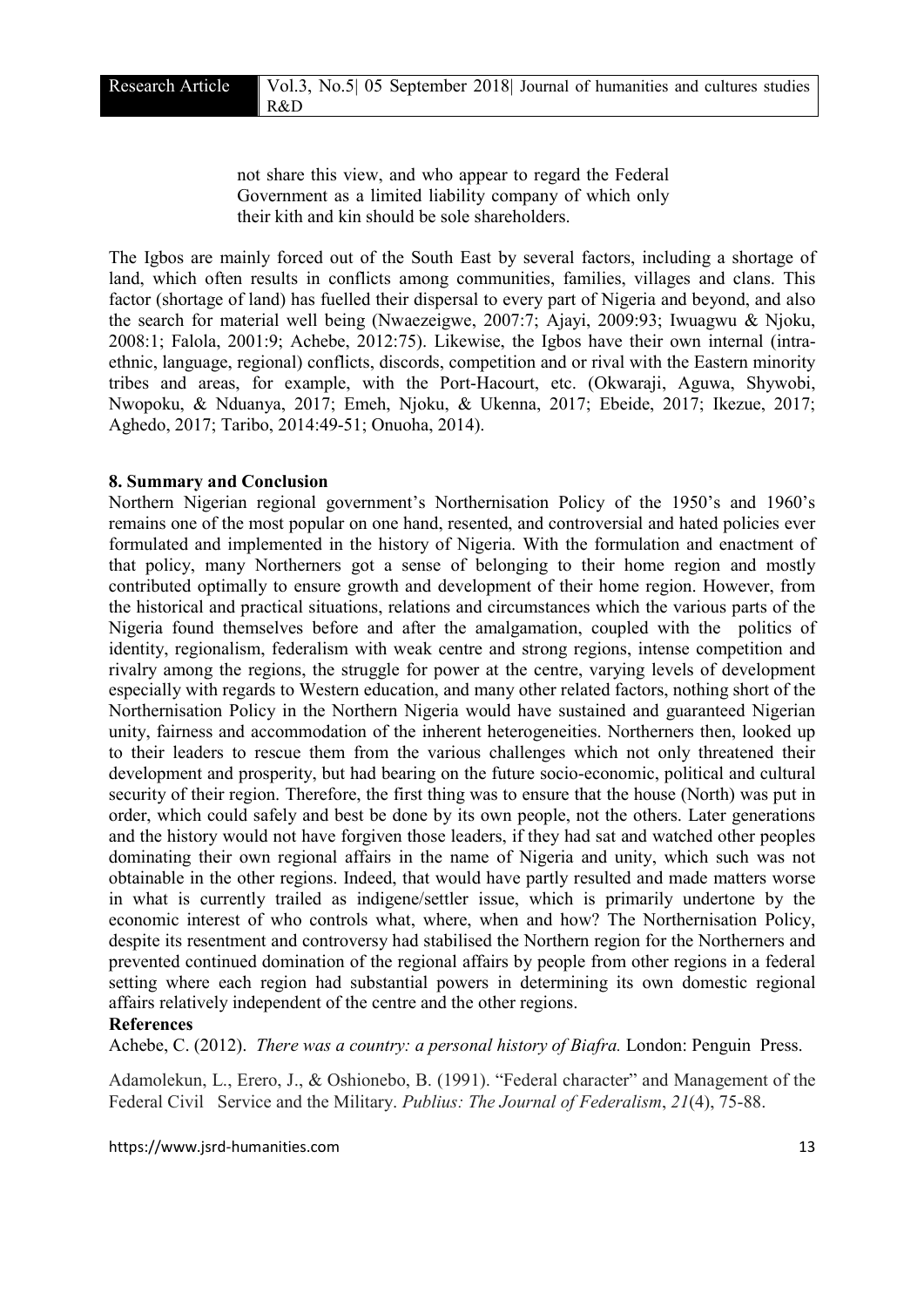Adekoya, P. (2016). The succession dispute to the throne of Lagos and the British conquest and occupation of Lagos. *AFRREV African Research. Review, 10*(3) 42. 207- 226.

Ademoyega, A. (1981). *Why we struck: The story of the first Nigerian coup.* Ibadan: Evans Brothers Ltd.

Aghedo, I. (2017). Ethics and its discontents: Evidence from terrorism research in North Eastern Nigeria. *Aust- ralian Review of African Studies, The*, *38*(1), 29-45.

Ajayi, O. KJW. (2009). *Nigeria: Africa's failed asset?* Ibadan: Book Craft.

Akinwale, E. J. A. (2014). A Historical and comparative analysis of colonial and post colonial bureaucracy in Nigeria. *Journal of Public Administration and Governance*, *4*( 2), 1-11.

Akpala, A. (1971). Industrial relations policies in Nigeria. *Genève-Afrique/Geneva-Africa*, *10*(1), 20.

Amuwo, K., Agbale, A., Suberu, R., & Herault, G. (1998). *Federalism and political restructuring in Nigeria.* Ibadan: Spectrum Books*.* 

Anderson, L. (2016). Ethnofederalism and the Management of ethnic conflict: assessing the alternatives. *Publius: The Journal of Federalism*, *46* (1), 1-24.

Anthony, D. (2010). 'Resourceful and progressive blackmen': Modernity and race in Biafra, 1967–70. *The Journal of African History*, *51*(1), 41-61.

Anyanwu, O. (2010). The Anglo-American-Nigerian collaboration in Nigeria's Higher Education Reform: The Cold War and Decolonization, 1948-1960. *Journal of Colonialism and Colonial History*, *11*(3).

Auwal, M., & Ndaliman, A. H. (2014). An evaluation of the origins, structure and features of Nigerian federalism. *The International Journal of Social Sciences and Humanities, 1*(5), 314-325.

Bello, A. (1962). *My life*. London: Cambridge University Press.

Braji, I. (2014). *The Nigerian state: From democracy to kakistocracy.* Ibadan: University Press Plc.

Clark, T. (1991). A right honourable gentleman – *The life and times of Alhaji Sir Abubakar Tafawa Balewa*. Zaria: Huda-Huda Publishing Company.

Diamond, S. (1966). The end of the First Republic. *Africa Today*, *13*(2), 5-9.

Dickovick, J. T. (2014). Federalism in Africa: origins, operation and (in) significance. *Regional & Federal Stu- dies*, *24*(5), 553-570.

Dudley, B. J. (1966). Federalism and the balance of political power in Nigeria. *Journal of Commonwealth & Comparative Politics*, *4*(1), 16-29.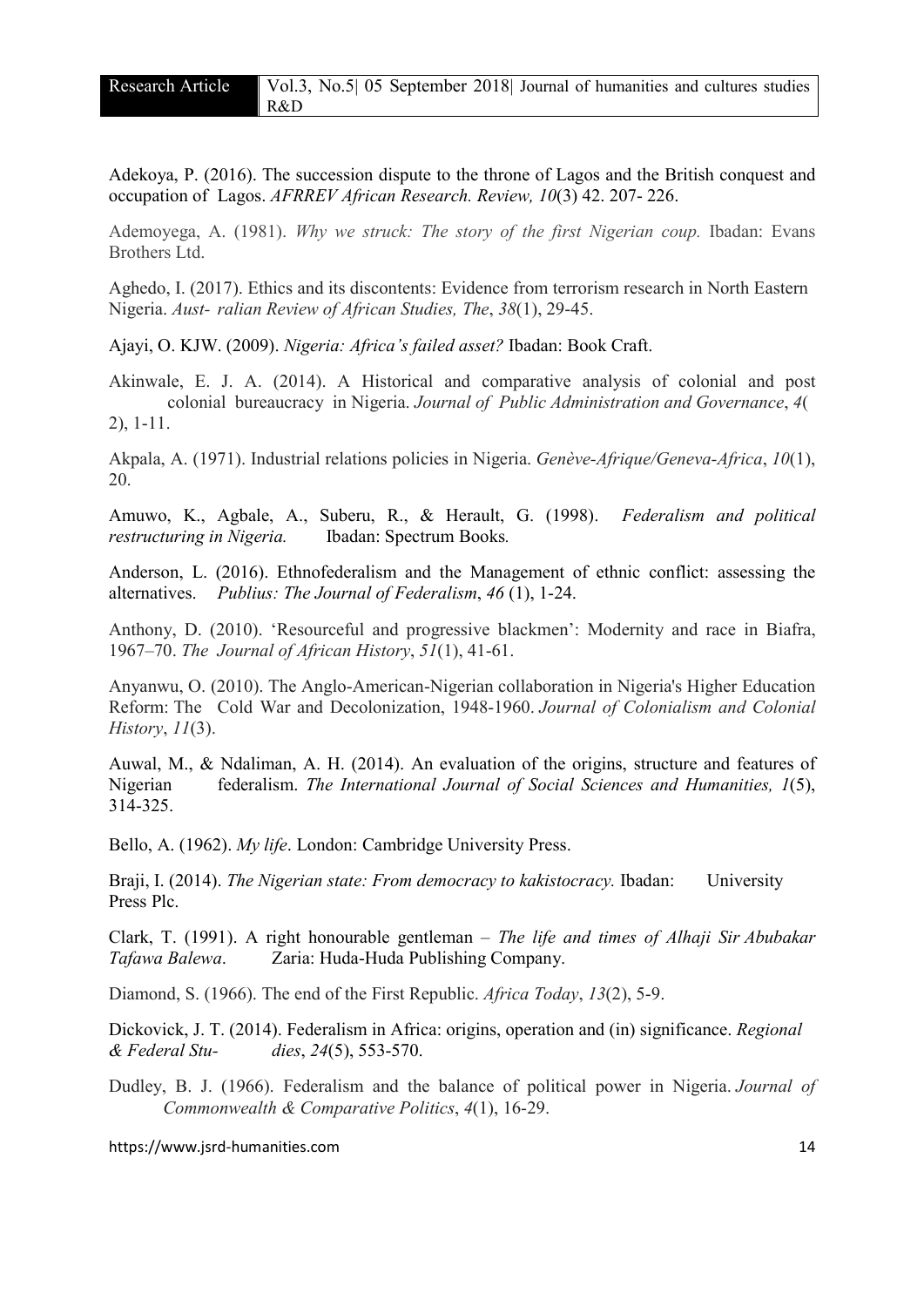Dudley, B. J. (1968). *Parties and politics in northern Nigeria.* London: Francass and Company Limited.

Ebiede, T. M. (2017). Beyond rebellion: Uncaptured dimensions of violent conflicts and the implications for peace-building in Nigeria's Niger Delta. *African Security*, *10*(1), 25-46.

Elaigwu, J. I. & Erim, O. E. (1996). *Nigerian federalism: pre-Colonial antecedents*. Abuja, Nigeria: National Council on Inter governmental Relations.

Elaigwu, J. I. & Garba, A. A. (2015). Green Federalism - The Nigerian Experience. in Chakrabarti, P. G. D., & Srivastava, N. (Eds). *Green Federalism: Experiences and Practices.* (Pp 81-102). New Delhi: The Energy and Resources Institute (TERI) Press.

Elugbaju AS. (2016). The role of traditional institution in managing Ife-Modakeke conflict. AFRREVIAHIJAH: *An International Journal of Arts and Humanities, 5*(2), 7-19.

Emeh, N. C., Njoku, M. G. C., & Ukenna, S. (2017). Managing Cultural Diversity in Federal Broadcasting Establishments in South-East Nigeria. *Journal of Management and Social Sciences*, *3*(1), 19-34.

Eze, R. C. (2016). Nigeria as a geo-political entity and sovereign Actor in international relations: interrogating its emergence. *Academic Journal of Interdisciplinary Studies*, *5*(1), 59.

Fafunwa, A. B. (1991). *History of Education in Nigeria.* Ibadan: NPS Educational Publishers **Limited** 

Falola, T., Heaton, M. M. (2008). A history of Nigeria. London: Cambridge University Press.

Federation of Nigeria (1957). House of Representatives Debate. Vol. II 1957-1958.

Falola, T. (2001). *Culture and customs of Nigeria.* Westport: Greenwood Press. Folarin, S. F., Olanrewaju, I. P., & Ajayi, L. Y. (2014). Cultural plurality, national integration and the security dilemma in Nigeria. *Covenant University Journal of Politics and International Affairs (CUJPIA),* 2(1).

Heerten, L., & Moses, A. D. (2014). The Nigeria-Biafra war, 1967-1970: post-colonial conflict and the question of genocide. *Journal of Genocide Research, 16* (2-3), 169-203.

Ikezue, C. E., & Ezeah, P. (2017). Recurrent conflicts among migrant Fulani herdsmen and indigenous communities of southern Nigeria. *International Journal of Health and Social Inquiry*, *3*(1), 152-159.

Iwuagwu, O., & Njoku, O. (2008). (Eds.). *Topics in Igbo economic history.* Lagos: First Academic Publishers.

Kalu, J. O. (2016). True federalism? Illustrations with the Venn diagram. *European Scientific Journal*, *12*(8).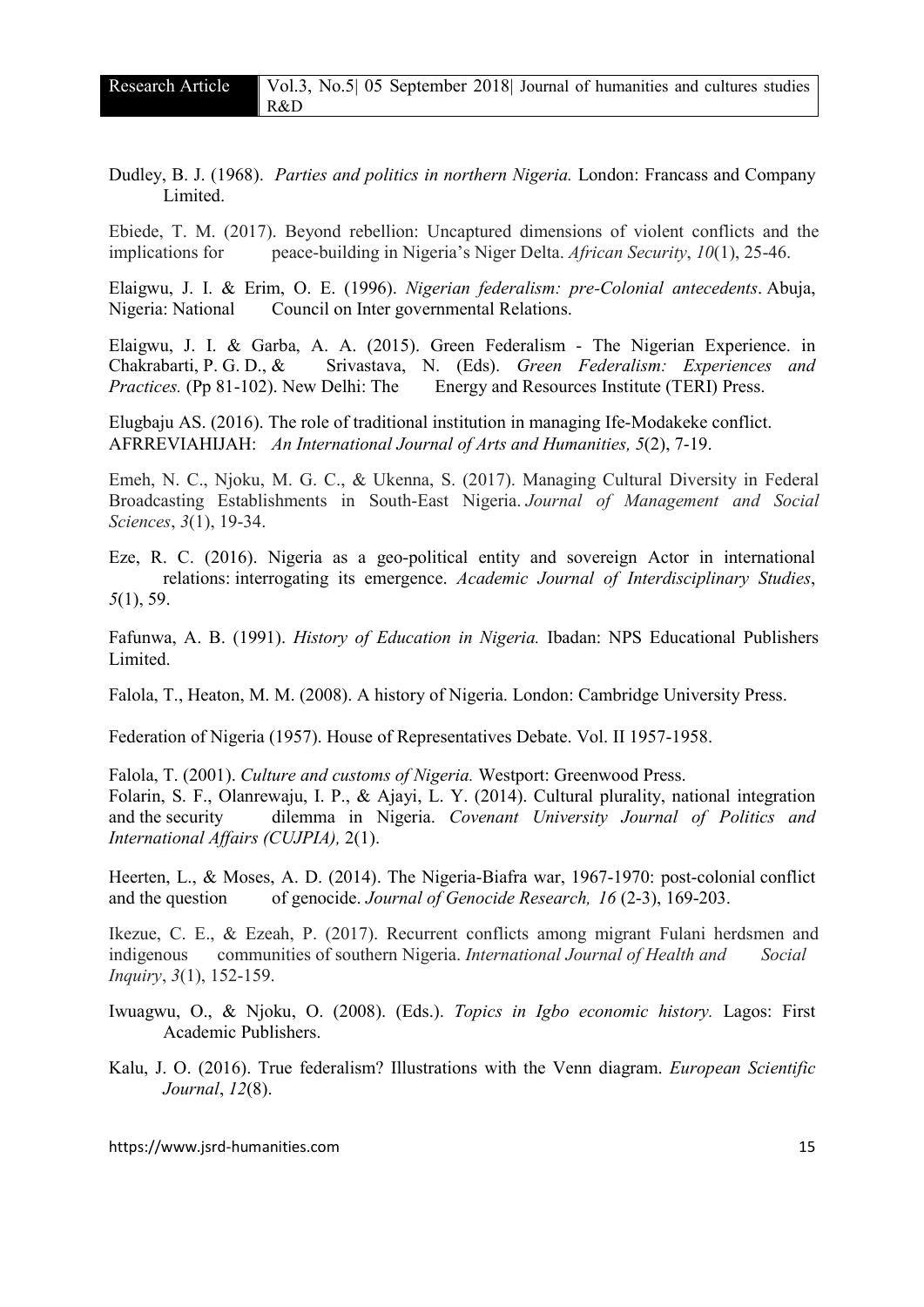Kirk-Greene, A. H. M. (1993). *Crisis and conflict in Nigeria: A documentary sourcebook, 1966- 1970.* London: Oxford University Press.

Kurfi, A. (2004). *My life and times (an autobiography).* Ibadan: Spectrum Books Limited.

Lenshie, N. E., & Akipu, I. S. (2014). Clash of religious civilisations in Nigeria: Understanding dynamics of religious violence. *Research on Humanities and Social Sciences*, *4*(17), 47-60.

Madghi, W. (2012). *Let Nigeria live.* OYAS BEE. Mainasara, A.M. (1982). *The five majors: Why they Struck.* Zaria: Hudahuda Publishing Company.

Michael, U. (2013). Identify politics and insecurity In Niger Delta area of Nigeria. *Journal of International Diversity*, (4).

Mohammed, I. S. (2018). *Integrated profile of northern Nigeria.* Beau-Bassin, Mauritius: Lambert Academic Publishing.

Morganthau, H. J. (Ed.). (1973). *Politics among nations: The struggle for power and peace*. New York: Alfred A. Knoff, Inc.  $(5^{th}$  Edition).

Muffet, D. J. M. (1982). *Let truth be told: The coups d' `etat of 1966.* Zaria: Huda Huda Publishing Company.

New Nigerian, January 12, 1999. pp. 13. 'Who is afraid of power shift and true federalism? (I)

Nwaezeigwe, N. T. (2007). *The Igbo and their Nri neighbours: A study in the politics of Igbo culture and Origins.* Enugu: Snaap Press Ltd.

Nwanwene, O. (1968). British colonial policy and Localisation: The Nigerian experience 1930– 1960. *Journal of Commonwealth & Comparative Politics*, *6*(3), 202-218.

Ojo, E. O. (2016). The Awolowo-Akintola leadership tussle: A reinterpretation. Journal of Arts and Humanities., *5*(1), 76-90.

Ojukwu, C. C., & Onifade, C. A. (2010). Social capital, indigeneity and identity politics: The Jos crisis in perspective. *African Journal of Political Science and International Relations*, *4*(5), 173-180.

Ojukwu, E. O. (1989). *Because I am involved.* Ibadan: Spectrum Books Limited.

Okereke, C. N. E. (2013). Anatomy of Conflicts in Northern Nigeria. In Mojúbàolú Olúfúnké Okome. (Ed). *State fragility, state formation, and human security in Nigeria* (pp. 147-187). New York: Palgrave Macmillan.

Okoye, G. (2013). *Ethno-Religious Conflict in Northern Nigeria: The Latency of Episodic Genocide*. Nova Southeastern University.